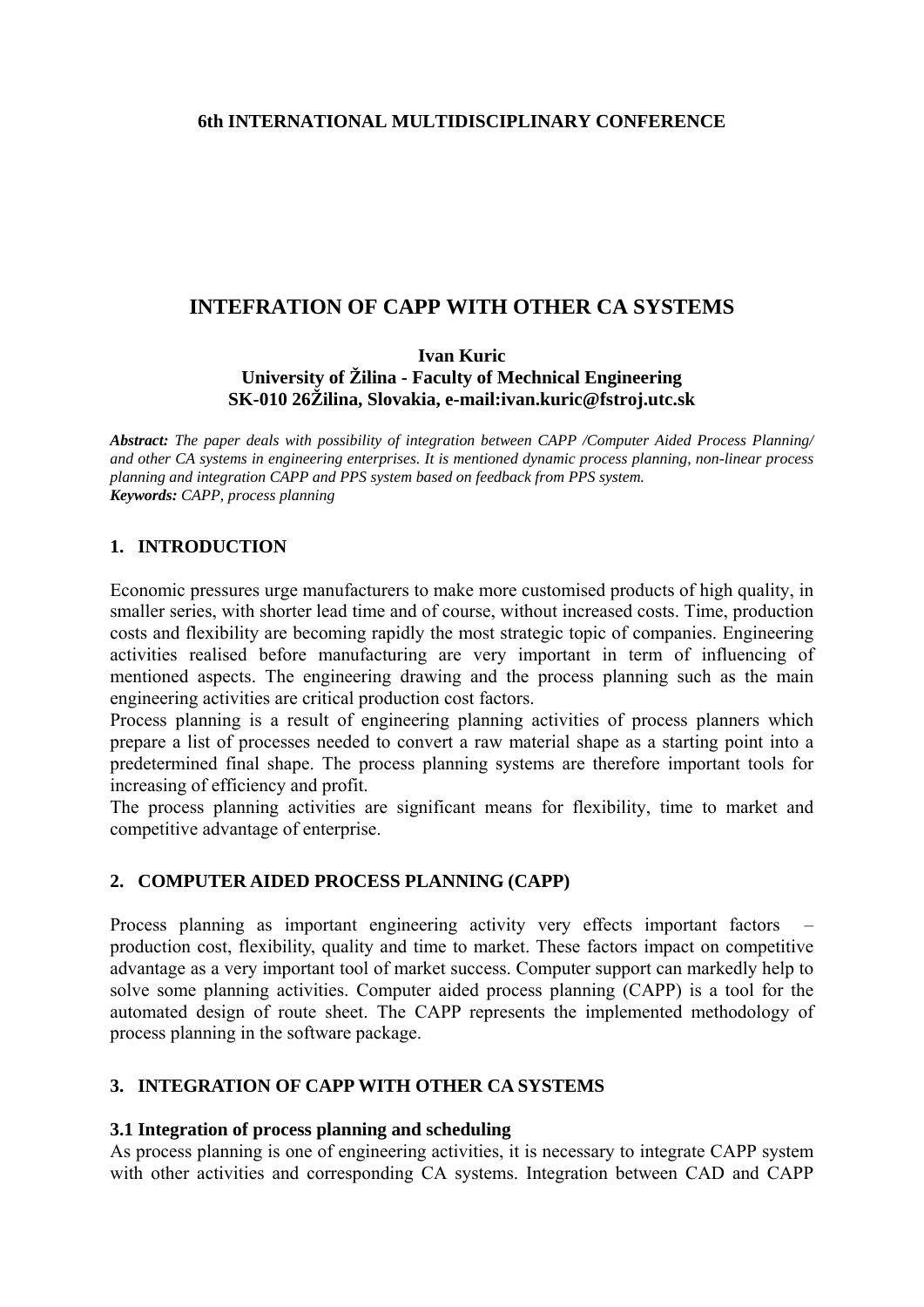systems is task solved by many universities and scientific units. This integration is resolved to satisfaction. However there is many problem with this task. Geometry recognition as recognition of CAD data and their interpretation belongs to the most complicated tasks in CAD/CAPP integration.

CAD data are often saved in ancient file formats as a DXF, DWG, SAT, SET file. These files enable to save only geometrical data. The needful non-geometrical information (roughness, tolerances, etc.) have to be transfered by the other way.

Integration of CAD and CAPP systems are solved especially by the following ways:

- Standard graphical and geometrical formats (DXF, DWG, SAT, SET). The CA systems support these files however for complex integration they are unfit,
- OLE method (Object Linking and Embedding) known from operating system MS Window
- OLE for Design&Modeling Applications extension of OLE method suggested by Intergraphem and accepted by DMAC (Design&Modelling Applications Counci) enables to solve integration in CAD/CAM/CAE systems easier way,
- API interface many application support API interface as tool for integration of CA systems,
- STEP protocol and corresponding Application protocols protocol is standardised by ISO 10303. It is enabled to integrate all activities and corresponding CA systems during life cycle of product.

The link of CAD systems with CAPP systems has not fully been established. This is partly due to the difference between the features used in the CAD system and those used in the process planning system. There is hardly any CAPP system which can give feedback information on manufacturability issues to the designer.

The product data exchange is most often performed on a low level of detail. In the case of IGES and DXF, the exchange can only be performed on 2D level, the level of technical drawings. When the exchange is performed on the level of solids, the exchange takes place on the level of faces, edges and vertices (in the case of B-rep) or on the level of primitives, their transformations and boolean set operations (in the case of CSG). Product model data exchange is hardly performed on the higher level of features. Presently, the emerging STEP standard (Standard for the Exchange of Product data), aims at the product data exchange on higher levels of abstraction, i.e. the feature level, component level and assembly level. The cooperative design, one of the key elements in Concurrent engineering, is hardly supported by current CAD systems.

## **3.2 Integration of process planning and scheduling**

Process planning and scheduling have a close link. The process plan involves the time order of manufacturing operations and information of workplace of process operation realisation. The process plan is one of the significant input to the scheduling system. There are several research projects concerned with the problem of a new approach in industrial application. One of industrial problem is to originate a functional link between process planning and scheduling.

The loading situation in a workshop is significantly determined by the selection of resources performed by process planning. Traditionally process planning only considers technological criteria and no logistical goals. To improve collaboration between process planning and scheduling, it is needful to have a close relation between parameters of process plan and the current situation in workshop.

Following are three different approaches for the integration of process planning and workshop scheduling: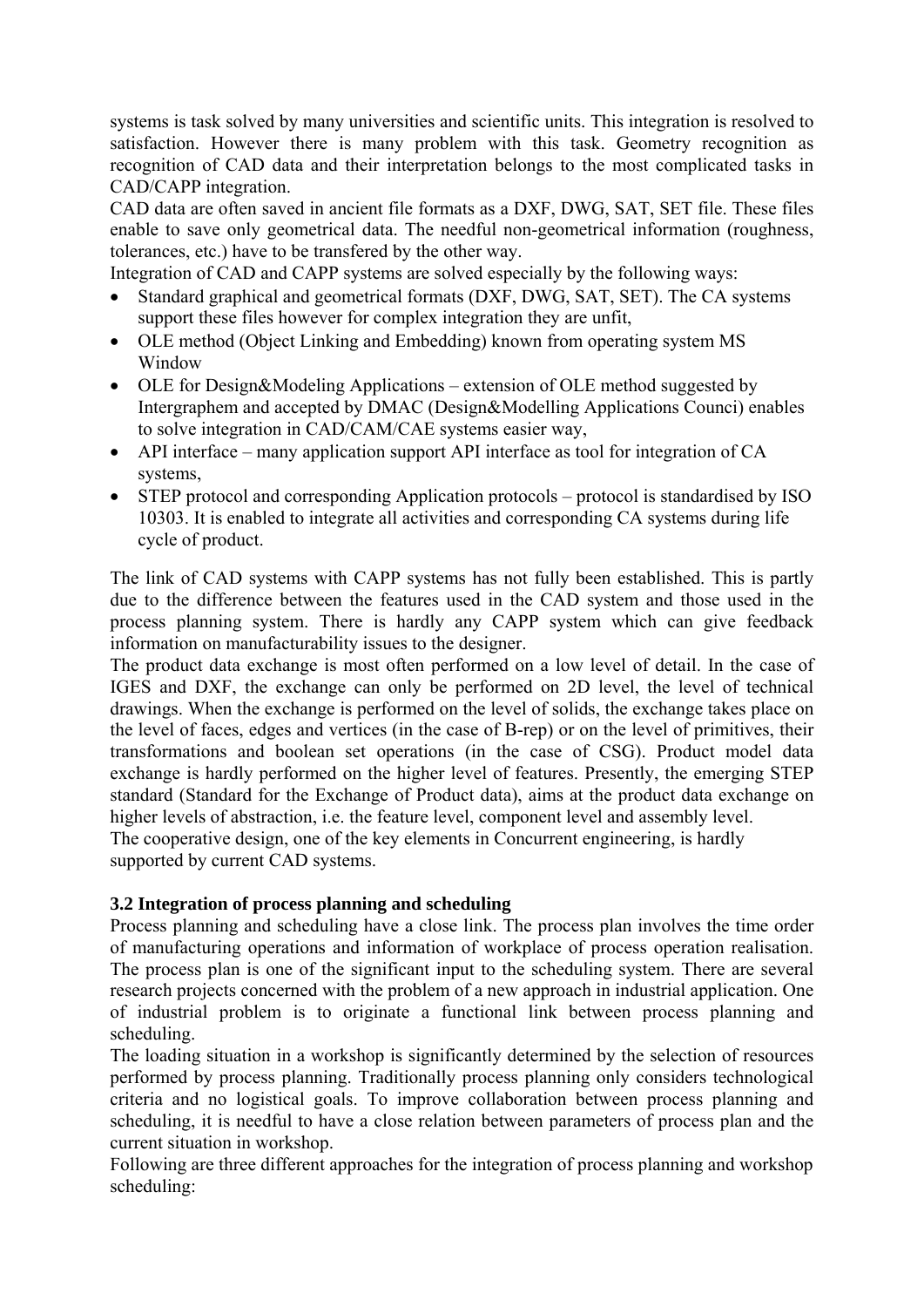- dynamic process planning,
- Just-in-Time process planning,
- Non-linear process planning.

### **Dynamic Process Planning**

The manufacturing of product is not realised according to forward planned process operations. The process operation sequence considering this approach is not known for the whole process at the beginning of part producing. This approach does not determine the complete operation sequence and the corresponding resource allocation at the same time.

After each of finished operation the actual workshop situation is recognised and the best next operation and suitable resource is determined to continue manufacturing of this piece. Some higher level planning has to be carried out to ensure that this process planning approach does not frequently generate dead ends. Dynamic process planning aims and supports full integration and concurrence between process planning and scheduling activities.

Dynamic process planning provides flexibility for the process plan according the current state of the workshop. The approach avoids all unnecessary planning effort on unused alternatives. Disadvantages are that only local sub-optima can be achieved because only a very limited time horizon is considered at the time of decision making.

### **Just-in-Time Process Planning**

Just-In-Time is well known and an effective and popular method for product planning and control. *Just-In-Time process planning* is started just before the first manufacturing step. It is a very good alternative for re-using previous process plans or creating process plans weeks before manufacturing. The new planning approach takes the actual workshop situation into account for decision making about the resources used for manufacturing a part.

This process planning approach is realised in the CAPP system PART, developed at the University of Twente in the Netherlands. The PART system is a commercial software system that is distributed by CONTROL DATA. The other commercial DTM-CAPP system, distributed by Somatech, contains similar planning features.

Advantages of this approach are that a well balanced workshop load can be achieved and it is not required to plan alternative routes in detail that are not used later. The result of this process planning is a conventional linear process plan that can easily be exchanged with existing MRP or workshop control systems.

Disadvantages of this approach are that a process planning session is started for a complex part with many operations, the actual workload is hardly predictable. If the load with is a mix of complex parts and simpler parts, it is not possible to achieve a planning optimum. Also the re-use of process planning information from previous manufacturing is not possible as the individual part may be manufactured each time in a different way.

### **Non-linear Process Planning**

A basis for the new approach is linear process planning which also includes manufacturing alternatives or possible changes in manufacturing sequence. Several alternative routings or sequences of operations are combined in a net structure. Netted process plans are called *nonlinear process plans*. The required initial process planning effort is high. The non-linear process plan gives full flexibility to optimally load resources and also to re-allocate jobs in case of unforeseen disturbances.

Non linear process planning approach is used in the FLEXPLAN and COMPLAN software system.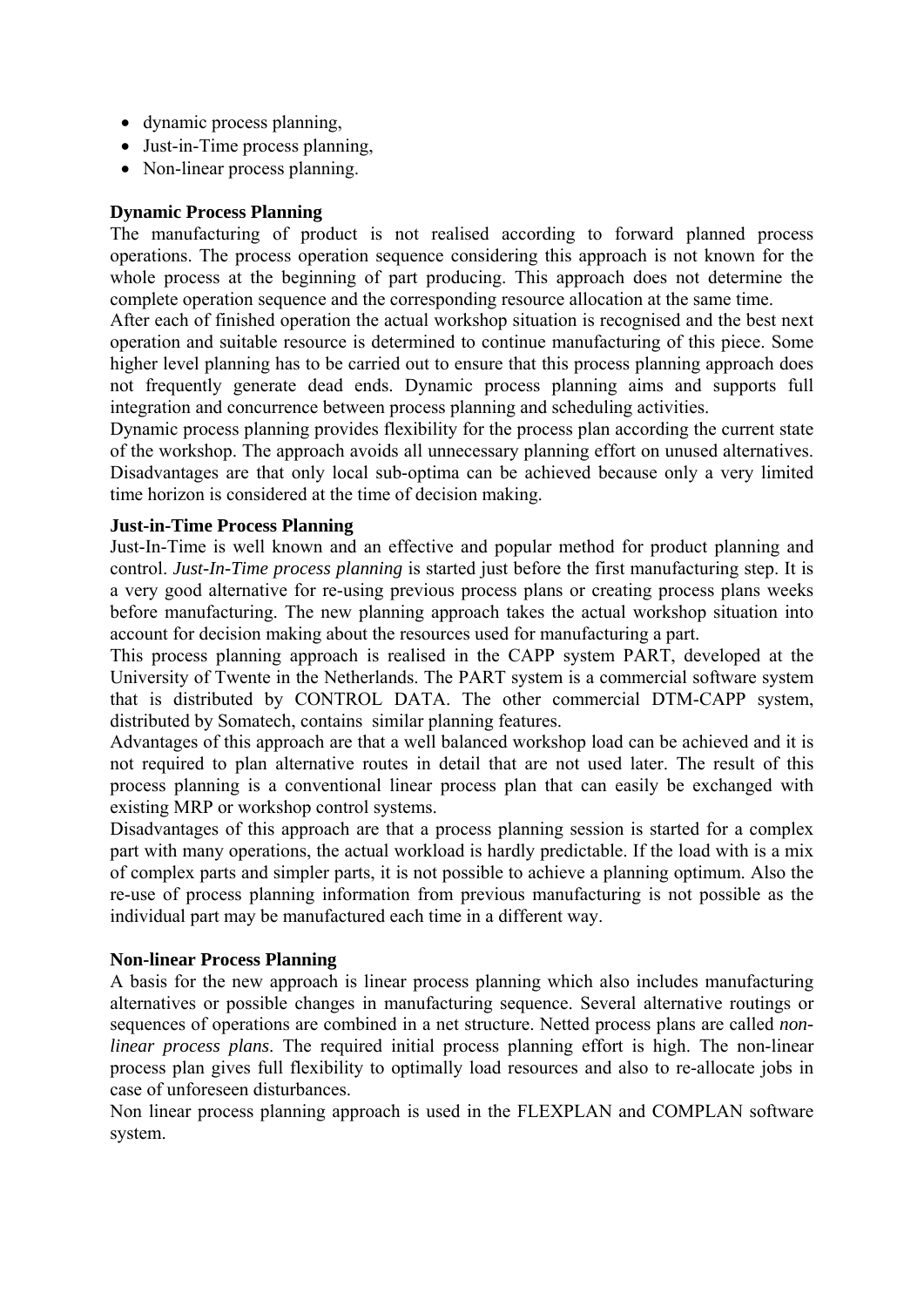

*Fig.1 Principle of dynamic process planning* 



*Fig.2 Non-linear process plan* 

### **4. CONCLUSION**

Process planning research is an extremely varied subject area. Currently there are some well developed applications. New process planning research will be placed in the concurrent engineering context and will be closely linked with the developments in engineering design and production control.

The computer aided process planning is not a simple matter. A single algorithm cannot model the complexity of the thinking process of an experienced human planner.

Development in the CAPP is possible share to the following areas:

• *information technology methods*, e.g. neural network, fuzzy sets, object oriented approach, genetic programming, etc.,